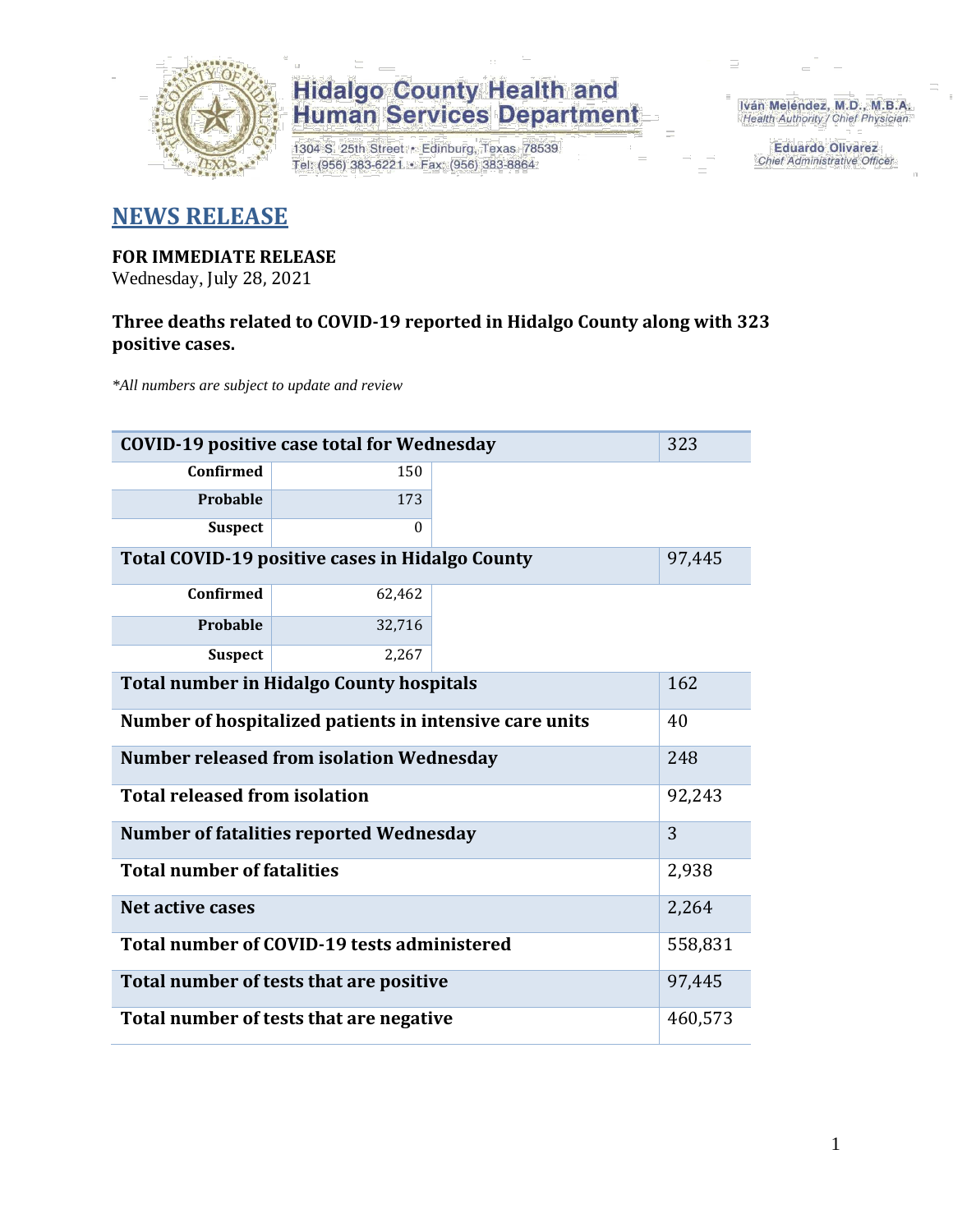

1304 S. 25th Street · Edinburg, Texas 78539 Tel: (956) 383-6221 · Fax: (956) 383-8864

Iván Meléndez, M.D., M.B.A. Health Authority / Chief Physician

> **Eduardo Olivarez Chief Administrative Officer**

*Hidalgo County uses the case status definition provided by the Texas Department of State Health Service's 2020 Epi Case Criteria Guide revised November 2020.*

- *1. Confirmed: A person who has tested positive through a molecular or PCR (oral or nasal swabs) test that looks for the presence of the virus's genetic material.*
- *2. Probable: A person who meets presumptive laboratory evidence through detection of COVID-19 by antigen test in a respiratory specimen.*
- *3. Suspect: A person who meets supported laboratory evidence through detection of specific antibodies in serum, plasma, whole body, and no prior history of being confirmed or probable case.*

*For more information of case status definition for COVID-19, please refer to:*

[https://www.dshs.state.tx.us/IDCU/investigation/epi-case-criteria-guide/2020-Epi-Case-Criteria-](https://www.dshs.state.tx.us/IDCU/investigation/epi-case-criteria-guide/2020-Epi-Case-Criteria-Guide.pdf)[Guide.pdf](https://www.dshs.state.tx.us/IDCU/investigation/epi-case-criteria-guide/2020-Epi-Case-Criteria-Guide.pdf)

#### The deaths include:

|   | <b>Age</b> | Gender | City    |
|---|------------|--------|---------|
| 1 | 30s        | Male   | Donna   |
| 2 | 40s        | Male   | McAllen |
| R | 60s        | Male   | Weslaco |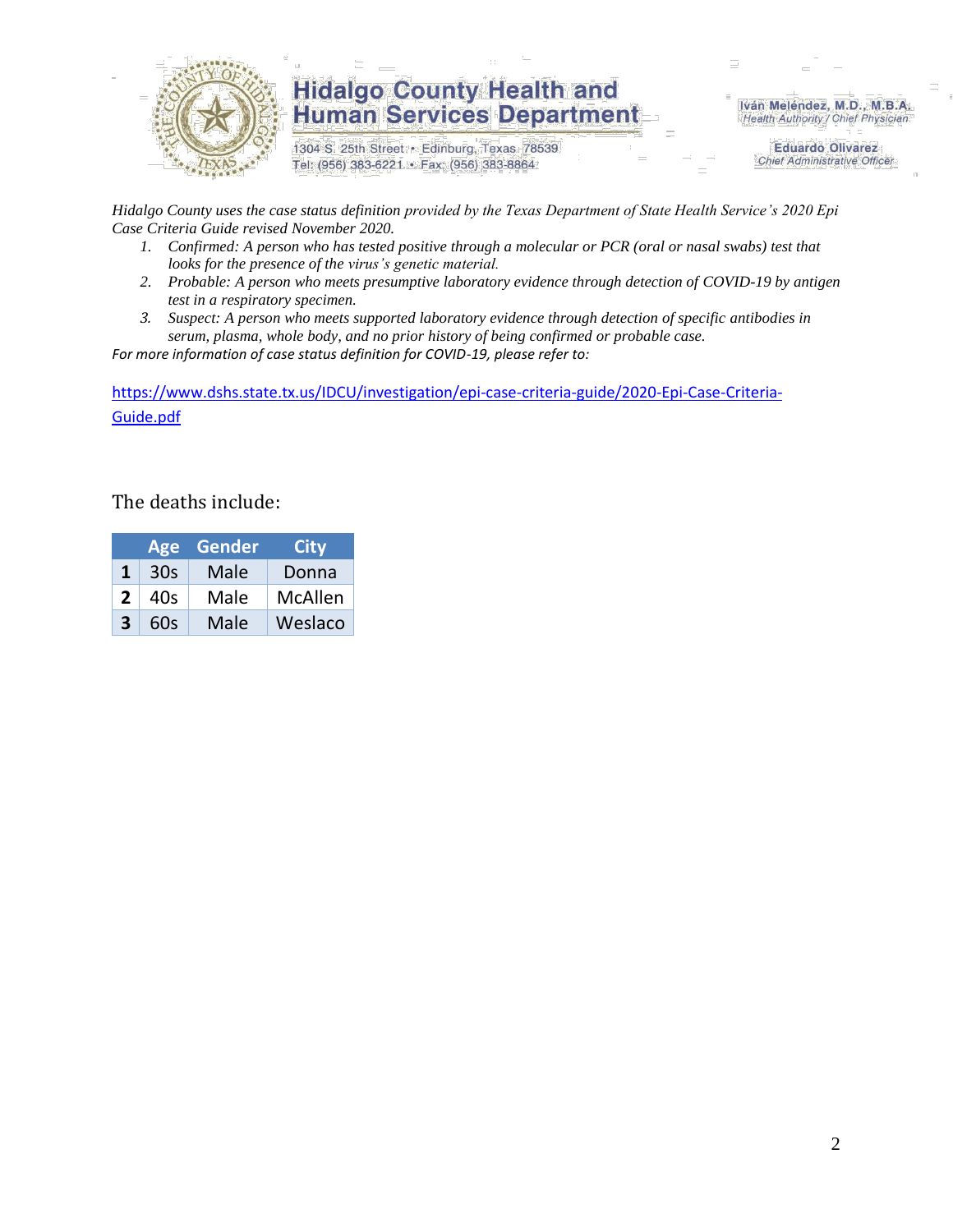

1304 S. 25th Street · Edinburg, Texas 78539 Tel: (956) 383-6221 · Fax: (956) 383-8864

Iván Meléndez, M.D., M.B.A.<br>Health Authority / Chief Physician

**Eduardo Olivarez** Chief Administrative Officer

Wednesday, July 28, 2021 positive cases include:

|                         | <b>Age Range</b> | Gender      | <b>City</b> |     | <b>Age Range</b> | Gender | <b>City</b> |
|-------------------------|------------------|-------------|-------------|-----|------------------|--------|-------------|
| $\mathbf{1}$            | $0 - 19$         | M           | Alamo       | 163 | $70+$            | F      | Mercedes    |
| $\overline{2}$          | $0 - 19$         | м           | Alamo       | 164 | $0 - 19$         | F      | Mission     |
| 3                       | $0 - 19$         | M           | Alamo       | 165 | $0 - 19$         | M      | Mission     |
| 4                       | $0 - 19$         | M           | Alamo       | 166 | $0 - 19$         | М      | Mission     |
| 5                       | $0 - 19$         | F           | Alamo       | 167 | $0 - 19$         | F      | Mission     |
| 6                       | 20s              | M           | Alamo       | 168 | $0 - 19$         | F      | Mission     |
| $\overline{\mathbf{z}}$ | 20s              | $\mathsf F$ | Alamo       | 169 | $0 - 19$         | F      | Mission     |
| 8                       | 20s              | M           | Alamo       | 170 | $0 - 19$         | M      | Mission     |
| 9                       | 20s              | M           | Alamo       | 171 | $0 - 19$         | F      | Mission     |
| 10                      | 30 <sub>s</sub>  | M           | Alamo       | 172 | $0 - 19$         | M      | Mission     |
| 11                      | 30 <sub>s</sub>  | F           | Alamo       | 173 | $0 - 19$         | M      | Mission     |
| 12                      | 30s              | F           | Alamo       | 174 | $0 - 19$         | F      | Mission     |
| 13                      | 40s              | F           | Alamo       | 175 | $0 - 19$         | M      | Mission     |
| 14                      | 50s              | F           | Alamo       | 176 | $0 - 19$         | F      | Mission     |
| 15                      | 50s              | F           | Alamo       | 177 | $0 - 19$         | M      | Mission     |
| 16                      | 50s              | F           | Alamo       | 178 | $0 - 19$         | F      | Mission     |
| 17                      | 60s              | F           | Alamo       | 179 | $0 - 19$         | F      | Mission     |
| 18                      | $70+$            | F           | Alamo       | 180 | $0 - 19$         | F      | Mission     |
| 19                      | $0 - 19$         | M           | Alton       | 181 | $0 - 19$         | M      | Mission     |
| 20                      | $0 - 19$         | M           | Alton       | 182 | $0 - 19$         | M      | Mission     |
| 21                      | 20s              | F           | Alton       | 183 | $0 - 19$         | M      | Mission     |
| 22                      | 20s              | M           | Alton       | 184 | 20s              | M      | Mission     |
| 23                      | 60s              | F           | Alton       | 185 | 20s              | M      | Mission     |
| 24                      | $0 - 19$         | F           | Donna       | 186 | 20s              | M      | Mission     |
| 25                      | $0 - 19$         | M           | Donna       | 187 | 20s              | M      | Mission     |
| 26                      | $0 - 19$         | F           | Donna       | 188 | 20s              | M      | Mission     |
| 27                      | $0 - 19$         | F           | Donna       | 189 | 20s              | M      | Mission     |
| 28                      | 0-19             | М           | Donna       | 190 | 20s              | M      | Mission     |
| 29                      | 30 <sub>s</sub>  | M           | Donna       | 191 | 20s              | F      | Mission     |
| 30                      | 50s              | М           | Donna       | 192 | 30 <sub>s</sub>  | F      | Mission     |
| 31                      | 50s              | F           | Donna       | 193 | 30 <sub>s</sub>  | M      | Mission     |
| 32                      | 50s              | F           | Donna       | 194 | 30 <sub>s</sub>  | M      | Mission     |
| 33                      | 60s              | M           | Donna       | 195 | 30 <sub>s</sub>  | M      | Mission     |
| 34                      | 60s              | F.          | Donna       | 196 | 30 <sub>s</sub>  | M      | Mission     |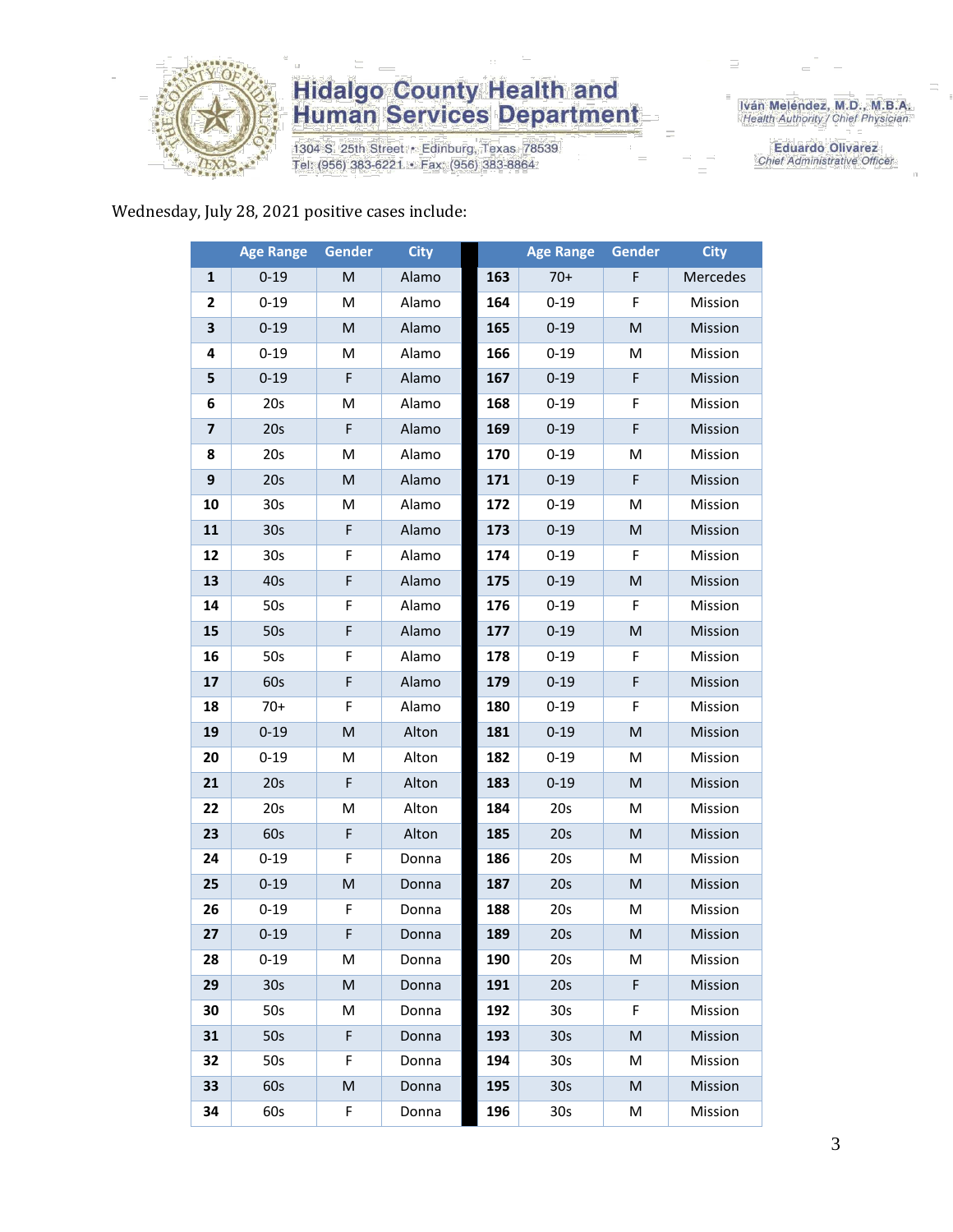

1304 S. 25th Street · Edinburg, Texas 78539 Tel: (956) 383-6221 · Fax: (956) 383-8864

Iván Meléndez, M.D., M.B.A.<br>Health Authority / Chief Physician

Eduardo Olivarez Chief Administrative Officer

| 35 | $70+$           | M         | Donna    | 197 | 30 <sub>s</sub> | M | Mission |
|----|-----------------|-----------|----------|-----|-----------------|---|---------|
| 36 | $70+$           | F         | Donna    | 198 | 30 <sub>s</sub> | F | Mission |
| 37 | $0 - 19$        | M         | Edinburg | 199 | 30 <sub>s</sub> | F | Mission |
| 38 | $0 - 19$        | F         | Edinburg | 200 | 30 <sub>s</sub> | F | Mission |
| 39 | $0 - 19$        | ${\sf M}$ | Edinburg | 201 | 40s             | M | Mission |
| 40 | $0 - 19$        | M         | Edinburg | 202 | 40s             | F | Mission |
| 41 | $0 - 19$        | M         | Edinburg | 203 | 40s             | F | Mission |
| 42 | $0 - 19$        | M         | Edinburg | 204 | 40s             | M | Mission |
| 43 | $0 - 19$        | F         | Edinburg | 205 | 40s             | F | Mission |
| 44 | $0 - 19$        | F         | Edinburg | 206 | 40s             | M | Mission |
| 45 | $0 - 19$        | F         | Edinburg | 207 | 40s             | F | Mission |
| 46 | $0 - 19$        | M         | Edinburg | 208 | 40s             | F | Mission |
| 47 | $0 - 19$        | F         | Edinburg | 209 | 50s             | F | Mission |
| 48 | $0 - 19$        | F         | Edinburg | 210 | 50s             | M | Mission |
| 49 | $0 - 19$        | F         | Edinburg | 211 | 50s             | F | Mission |
| 50 | $0 - 19$        | F         | Edinburg | 212 | 60s             | F | Mission |
| 51 | $0 - 19$        | ${\sf M}$ | Edinburg | 213 | 60s             | M | Mission |
| 52 | $0 - 19$        | F         | Edinburg | 214 | 60s             | F | Mission |
| 53 | $0 - 19$        | ${\sf M}$ | Edinburg | 215 | 60s             | M | Mission |
| 54 | 20s             | F         | Edinburg | 216 | $70+$           | Μ | Mission |
| 55 | 20s             | ${\sf M}$ | Edinburg | 217 | $70+$           | F | Mission |
| 56 | 20s             | M         | Edinburg | 218 | $70+$           | M | Mission |
| 57 | 20s             | F         | Edinburg | 219 | $70+$           | F | Mission |
| 58 | 20s             | M         | Edinburg | 220 | $70+$           | M | Mission |
| 59 | 20s             | M         | Edinburg | 221 | $0 - 19$        | F | Pharr   |
| 60 | 20s             | F         | Edinburg | 222 | $0 - 19$        | F | Pharr   |
| 61 | 20s             | M         | Edinburg | 223 | $0 - 19$        | M | Pharr   |
| 62 | 20s             | M         | Edinburg | 224 | $0 - 19$        | M | Pharr   |
| 63 | 20s             | ${\sf M}$ | Edinburg | 225 | $0 - 19$        | F | Pharr   |
| 64 | 30 <sub>s</sub> | M         | Edinburg | 226 | 20s             | F | Pharr   |
| 65 | 30 <sub>s</sub> | F         | Edinburg | 227 | 20s             | M | Pharr   |
| 66 | 30 <sub>s</sub> | F         | Edinburg | 228 | 20s             | М | Pharr   |
| 67 | 30 <sub>s</sub> | M         | Edinburg | 229 | 20s             | F | Pharr   |
| 68 | 30 <sub>s</sub> | F         | Edinburg | 230 | 20s             | F | Pharr   |
| 69 | 30 <sub>s</sub> | ${\sf M}$ | Edinburg | 231 | 30 <sub>s</sub> | F | Pharr   |
| 70 | 30s             | M         | Edinburg | 232 | 30s             | F | Pharr   |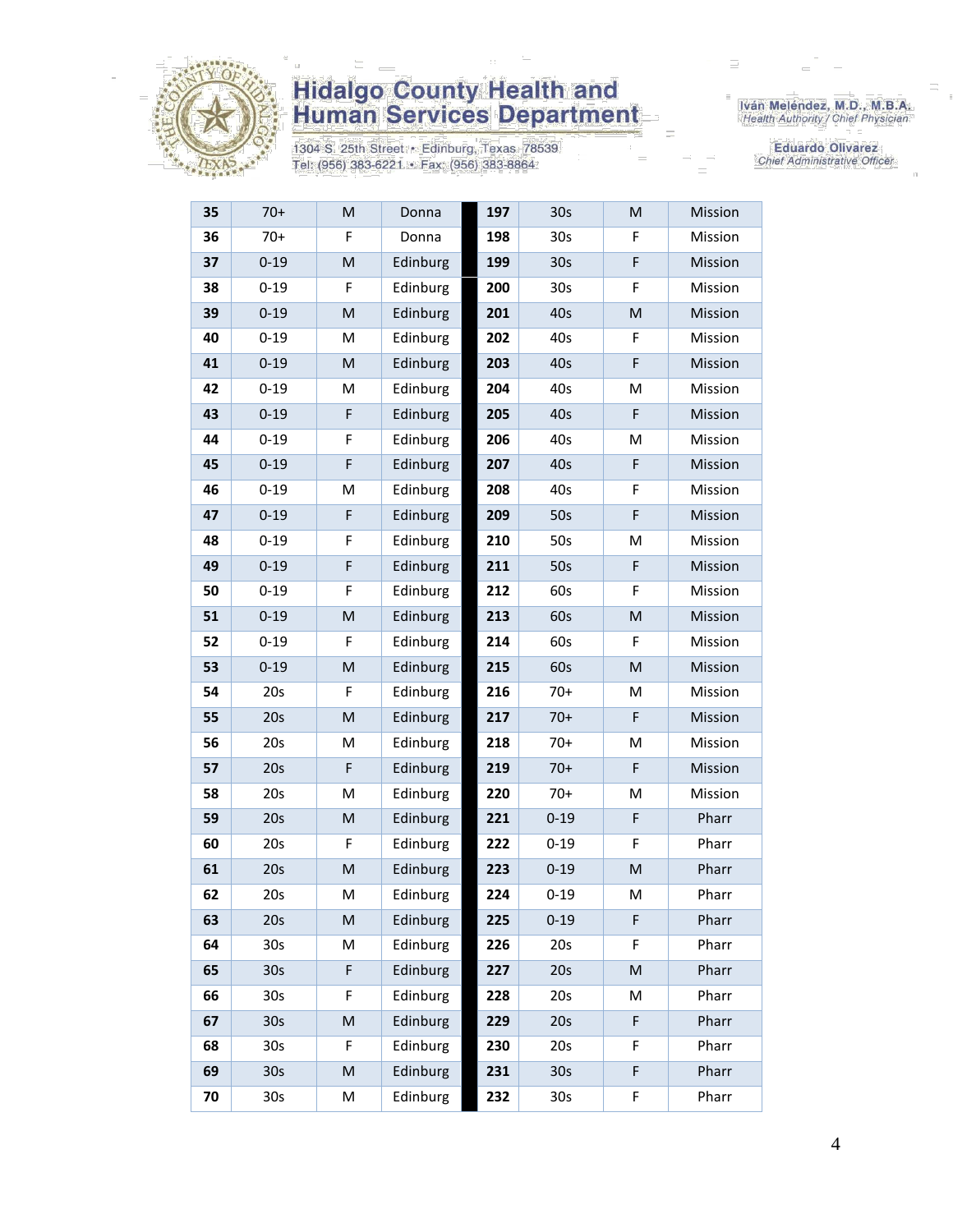

1304 S. 25th Street · Edinburg, Texas 78539 Tel: (956) 383-6221 · Fax: (956) 383-8864

Iván Meléndez, M.D., M.B.A.<br>Health Authority / Chief Physician

Eduardo Olivarez Chief Administrative Officer

| 71  | 30 <sub>s</sub> | M | Edinburg       | 233 | 40s             | F | Pharr       |
|-----|-----------------|---|----------------|-----|-----------------|---|-------------|
| 72  | 40s             | M | Edinburg       | 234 | 40s             | F | Pharr       |
| 73  | 40s             | M | Edinburg       | 235 | 40s             | F | Pharr       |
| 74  | 40s             | M | Edinburg       | 236 | 60s             | M | Pharr       |
| 75  | 40s             | M | Edinburg       | 237 | 60s             | M | Pharr       |
| 76  | 50s             | M | Edinburg       | 238 | $70+$           | F | Pharr       |
| 77  | 50s             | F | Edinburg       | 239 | $70+$           | F | Pharr       |
| 78  | 50s             | M | Edinburg       | 240 | $70+$           | F | Pharr       |
| 79  | 50s             | F | Edinburg       | 241 | $70+$           | M | Pharr       |
| 80  | 60s             | F | Edinburg       | 242 | $0 - 19$        | F | San Juan    |
| 81  | 60s             | M | Edinburg       | 243 | $0 - 19$        | M | San Juan    |
| 82  | $70+$           | M | Edinburg       | 244 | $0 - 19$        | M | San Juan    |
| 83  | $0 - 19$        | M | Hidalgo        | 245 | $0 - 19$        | M | San Juan    |
| 84  | $0 - 19$        | F | Hidalgo        | 246 | $0 - 19$        | F | San Juan    |
| 85  | 20s             | F | Hidalgo        | 247 | $0 - 19$        | F | San Juan    |
| 86  | 50s             | M | Hidalgo        | 248 | $0 - 19$        | M | San Juan    |
| 87  | 60s             | M | Hidalgo        | 249 | $0 - 19$        | F | San Juan    |
| 88  | $0 - 19$        | F | McAllen        | 250 | $0 - 19$        | M | San Juan    |
| 89  | $0 - 19$        | M | McAllen        | 251 | 20s             | F | San Juan    |
| 90  | $0 - 19$        | M | McAllen        | 252 | 20s             | F | San Juan    |
| 91  | $0 - 19$        | F | McAllen        | 253 | 20s             | M | San Juan    |
| 92  | $0 - 19$        | M | McAllen        | 254 | 20s             | F | San Juan    |
| 93  | $0 - 19$        | F | <b>McAllen</b> | 255 | 20s             | F | San Juan    |
| 94  | $0 - 19$        | F | McAllen        | 256 | 20s             | F | San Juan    |
| 95  | $0 - 19$        | F | McAllen        | 257 | 20s             | M | San Juan    |
| 96  | $0 - 19$        | F | McAllen        | 258 | 30 <sub>s</sub> | M | San Juan    |
| 97  | $0 - 19$        | F | McAllen        | 259 | 30 <sub>s</sub> | F | San Juan    |
| 98  | $0 - 19$        | M | McAllen        | 260 | 30 <sub>s</sub> | M | San Juan    |
| 99  | $0 - 19$        | F | McAllen        | 261 | 40s             | F | San Juan    |
| 100 | $0 - 19$        | м | McAllen        | 262 | 40s             | M | San Juan    |
| 101 | 20s             | M | McAllen        | 263 | 50s             | F | San Juan    |
| 102 | 20s             | M | McAllen        | 264 | 50s             | F | San Juan    |
| 103 | 20s             | F | McAllen        | 265 | 50s             | F | San Juan    |
| 104 | 20s             | M | McAllen        | 266 | 60s             | M | San Juan    |
| 105 | 20s             | M | McAllen        | 267 | $0 - 19$        | M | Undisclosed |
| 106 | 20s             | M | McAllen        | 268 | $0 - 19$        | Μ | Undisclosed |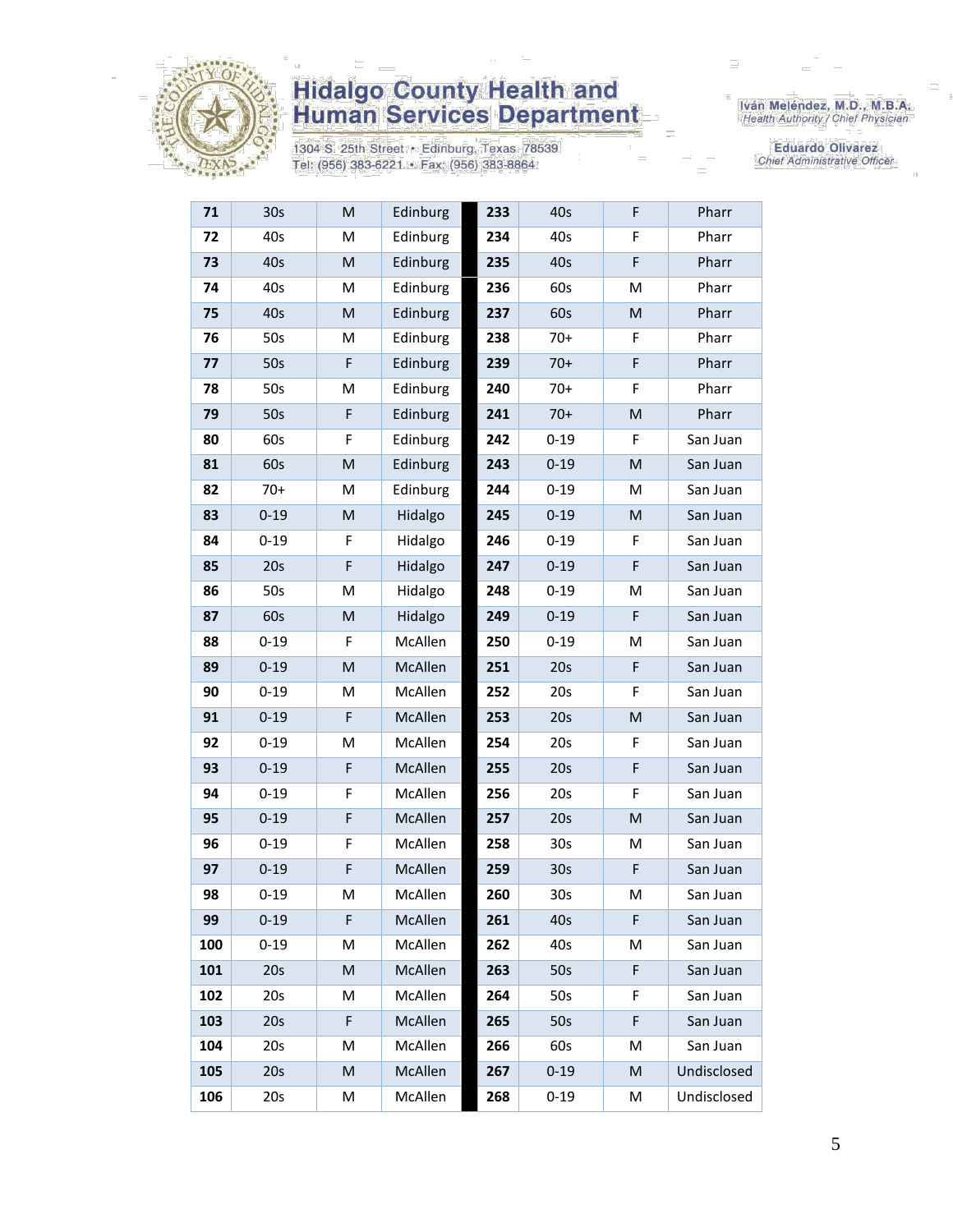

1304 S. 25th Street · Edinburg, Texas 78539 Tel: (956) 383-6221 · Fax: (956) 383-8864

Iván Meléndez, M.D., M.B.A.<br>Health Authority / Chief Physician

Eduardo Olivarez Chief Administrative Officer

| 107 | 20s             | M | McAllen        | 269 | $0 - 19$        | F | Undisclosed |
|-----|-----------------|---|----------------|-----|-----------------|---|-------------|
| 108 | 20s             | M | McAllen        | 270 | $0 - 19$        | F | Undisclosed |
| 109 | 20s             | F | McAllen        | 271 | $0 - 19$        | F | Undisclosed |
| 110 | 20s             | F | McAllen        | 272 | $0 - 19$        | M | Undisclosed |
| 111 | 20s             | M | <b>McAllen</b> | 273 | $0 - 19$        | M | Undisclosed |
| 112 | 20s             | F | McAllen        | 274 | $0 - 19$        | F | Undisclosed |
| 113 | 20s             | M | McAllen        | 275 | $0 - 19$        | M | Undisclosed |
| 114 | 20s             | M | McAllen        | 276 | $0 - 19$        | M | Undisclosed |
| 115 | 20s             | M | McAllen        | 277 | $0 - 19$        | F | Undisclosed |
| 116 | 20s             | M | McAllen        | 278 | 20s             | F | Undisclosed |
| 117 | 30 <sub>s</sub> | F | McAllen        | 279 | 20s             | F | Undisclosed |
| 118 | 30s             | F | McAllen        | 280 | 20s             | м | Undisclosed |
| 119 | 30 <sub>s</sub> | F | McAllen        | 281 | 30 <sub>s</sub> | M | Undisclosed |
| 120 | 30 <sub>s</sub> | M | McAllen        | 282 | 50s             | F | Undisclosed |
| 121 | 30 <sub>s</sub> | M | McAllen        | 283 | 50s             | F | Undisclosed |
| 122 | 30 <sub>s</sub> | M | McAllen        | 284 | 60s             | F | Undisclosed |
| 123 | 30 <sub>s</sub> | M | McAllen        | 285 | $70+$           | M | Undisclosed |
| 124 | 40s             | F | McAllen        | 286 | $70+$           | F | Undisclosed |
| 125 | 40s             | M | <b>McAllen</b> | 287 | $0 - 19$        | M | Weslaco     |
| 126 | 40s             | M | McAllen        | 288 | $0 - 19$        | F | Weslaco     |
| 127 | 40s             | M | McAllen        | 289 | $0 - 19$        | F | Weslaco     |
| 128 | 40s             | м | McAllen        | 290 | $0 - 19$        | M | Weslaco     |
| 129 | 40s             | F | McAllen        | 291 | $0 - 19$        | F | Weslaco     |
| 130 | 40s             | M | McAllen        | 292 | $0 - 19$        | F | Weslaco     |
| 131 | 40s             | F | McAllen        | 293 | $0 - 19$        | F | Weslaco     |
| 132 | 50s             | M | McAllen        | 294 | $0 - 19$        | F | Weslaco     |
| 133 | 50s             | M | McAllen        | 295 | $0 - 19$        | M | Weslaco     |
| 134 | 50s             | М | McAllen        | 296 | $0 - 19$        | Μ | Weslaco     |
| 135 | 50s             | M | McAllen        | 297 | $0 - 19$        | F | Weslaco     |
| 136 | 50s             | F | McAllen        | 298 | $0 - 19$        | M | Weslaco     |
| 137 | 50s             | F | McAllen        | 299 | $0 - 19$        | M | Weslaco     |
| 138 | 50s             | M | McAllen        | 300 | $0 - 19$        | F | Weslaco     |
| 139 | 60s             | F | McAllen        | 301 | $0 - 19$        | F | Weslaco     |
| 140 | 60s             | F | McAllen        | 302 | 20s             | F | Weslaco     |
| 141 | 60s             | M | McAllen        | 303 | 20s             | M | Weslaco     |
| 142 | 60s             | М | McAllen        | 304 | 20s             | F | Weslaco     |